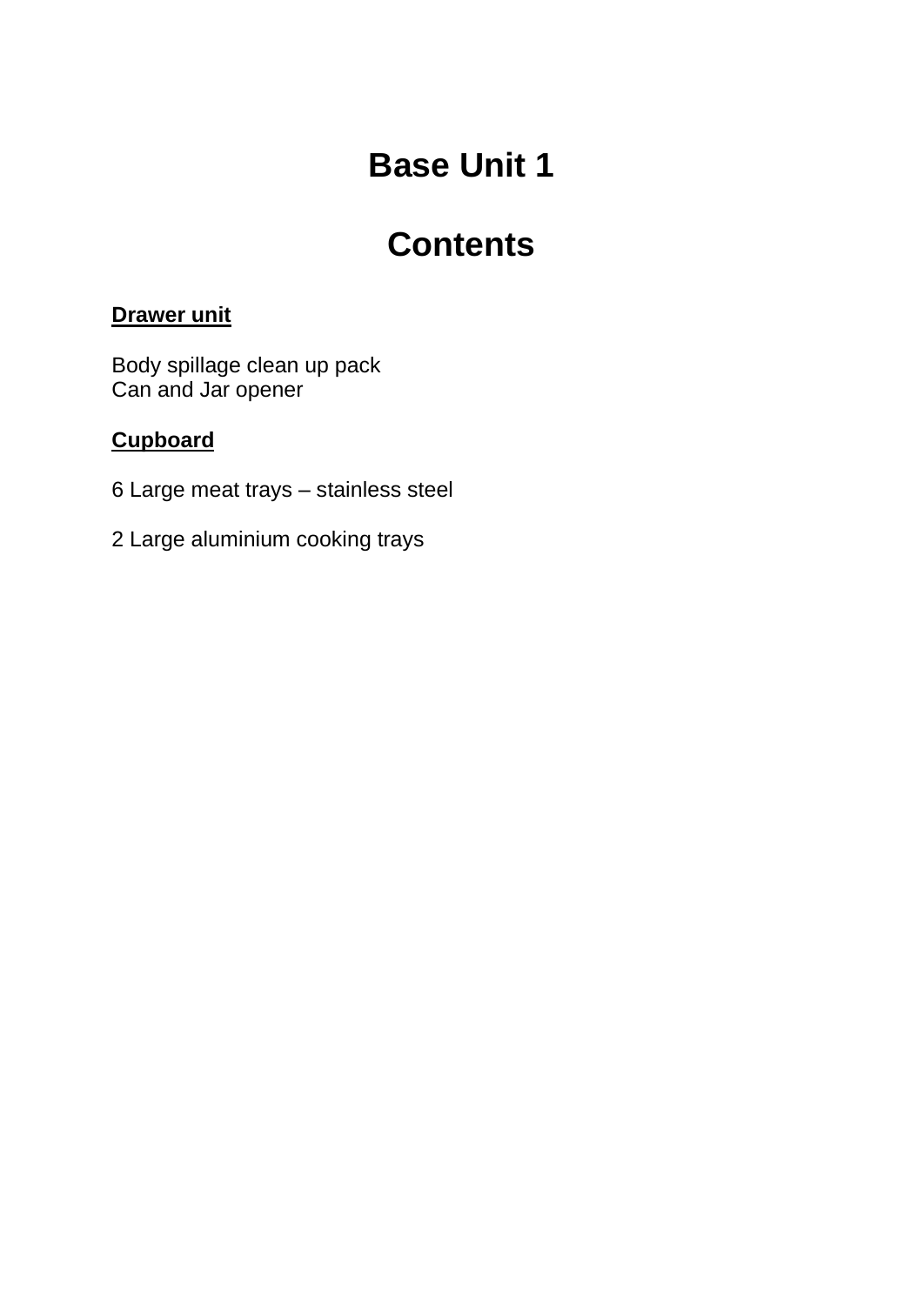### **Contents**

#### **Top Shelf**

Pressure cooker base and steamer Stew pot large 11½" x 7" Saucepans: Copper bottomed 1 in No 9" + lid Copper bottomed 2 in No 8" + lid Copper bottomed 2 in No 7½" + lid 1 in No 6" 1 in No 5½" Frying pan 2 in No 9½" non stick

#### **Bottom Shelf**

Collander large Dixie large + lid Frying pan deep copper bottom 11" Frying pan deep copper bottom 10½" Frying pan 9½" non stick Frying pan 8" non stick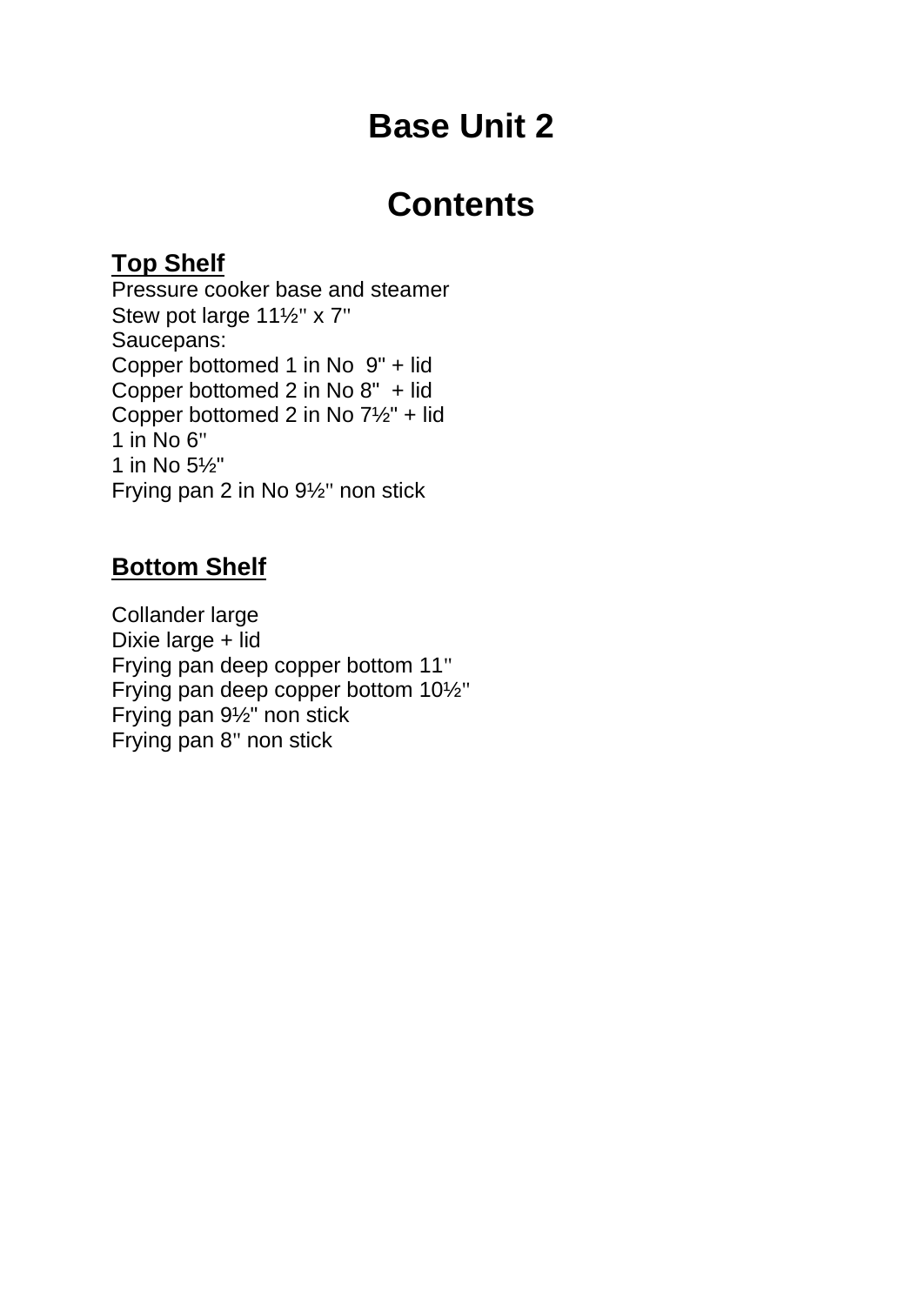# **Contents**

#### **Top shelf**

Teapots various size 5 in No metal 1 in No china Toast rack 2 in No stainless steel

#### **Bottom shelf**

Dixies large 2 in No one without lid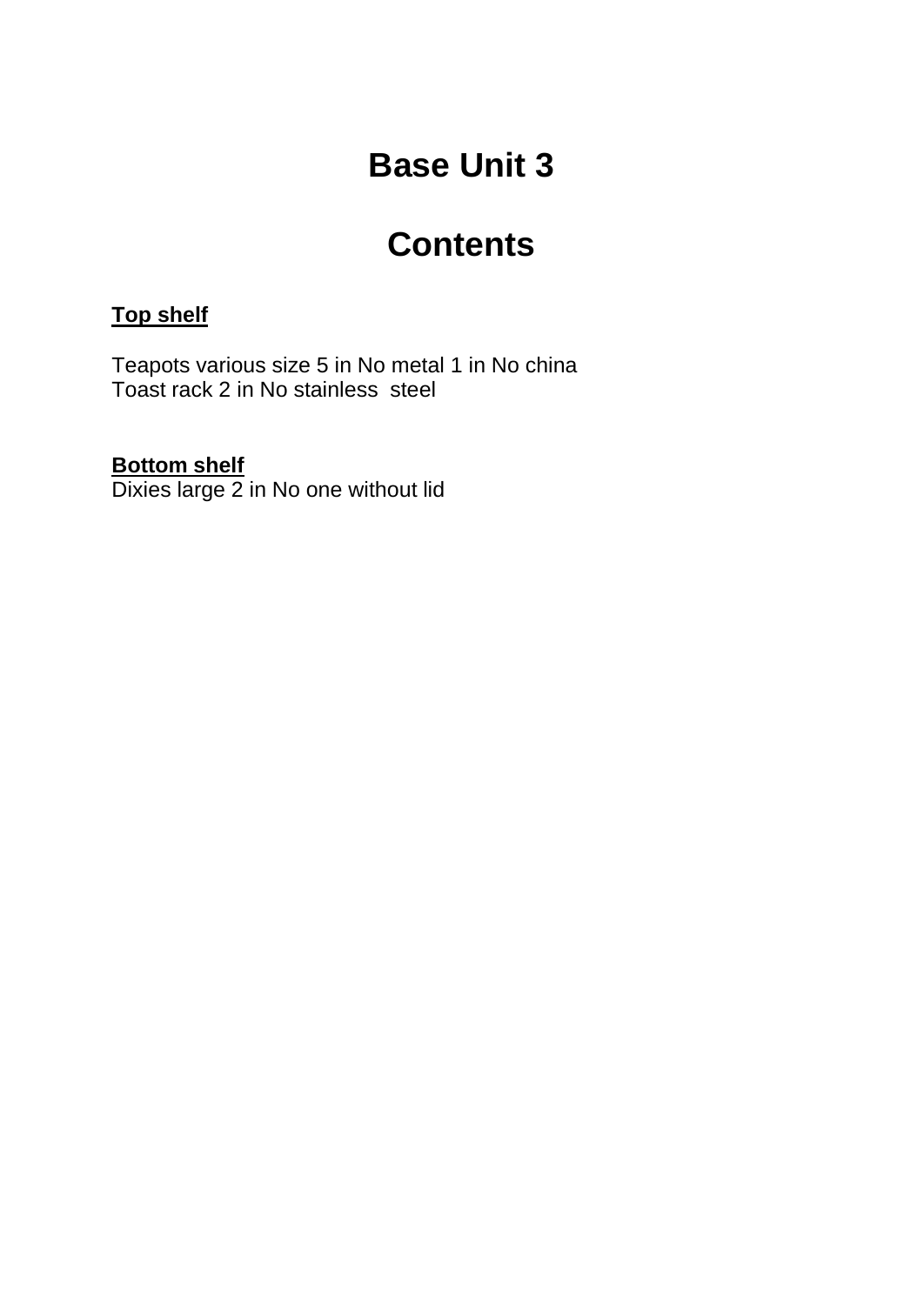### **Contents**

#### **Top drawer**

Tin openers 3 in No Salt and pepper Knives large 3 in No kitchen Whisk hand rotary Bread knife Spoon Serving Tea spoons plastic

#### **Middle drawer**

Ladles draining 2 in No Ladles 4 in No Spoons long serving 2 in No Slice Tongs 9" 6 in No Spoon wooden Masher Wisk hand Spoon table

Spoons draining 4 in No Slice large cooking/serving 4 in No

#### **Bottom drawer**

Chopping board large white 2 in No Wooden rolling pins 3 in No Mixing bowl large plastic 13" 2 in No Mixing bowl large plastic 9" 2 in No Mixing bowl Pyrex 10" Mixing bowl Pyrex 8" 2 in No Plastic sieve 7" Measuring jug 1 ltr Measuring jug ½ ltr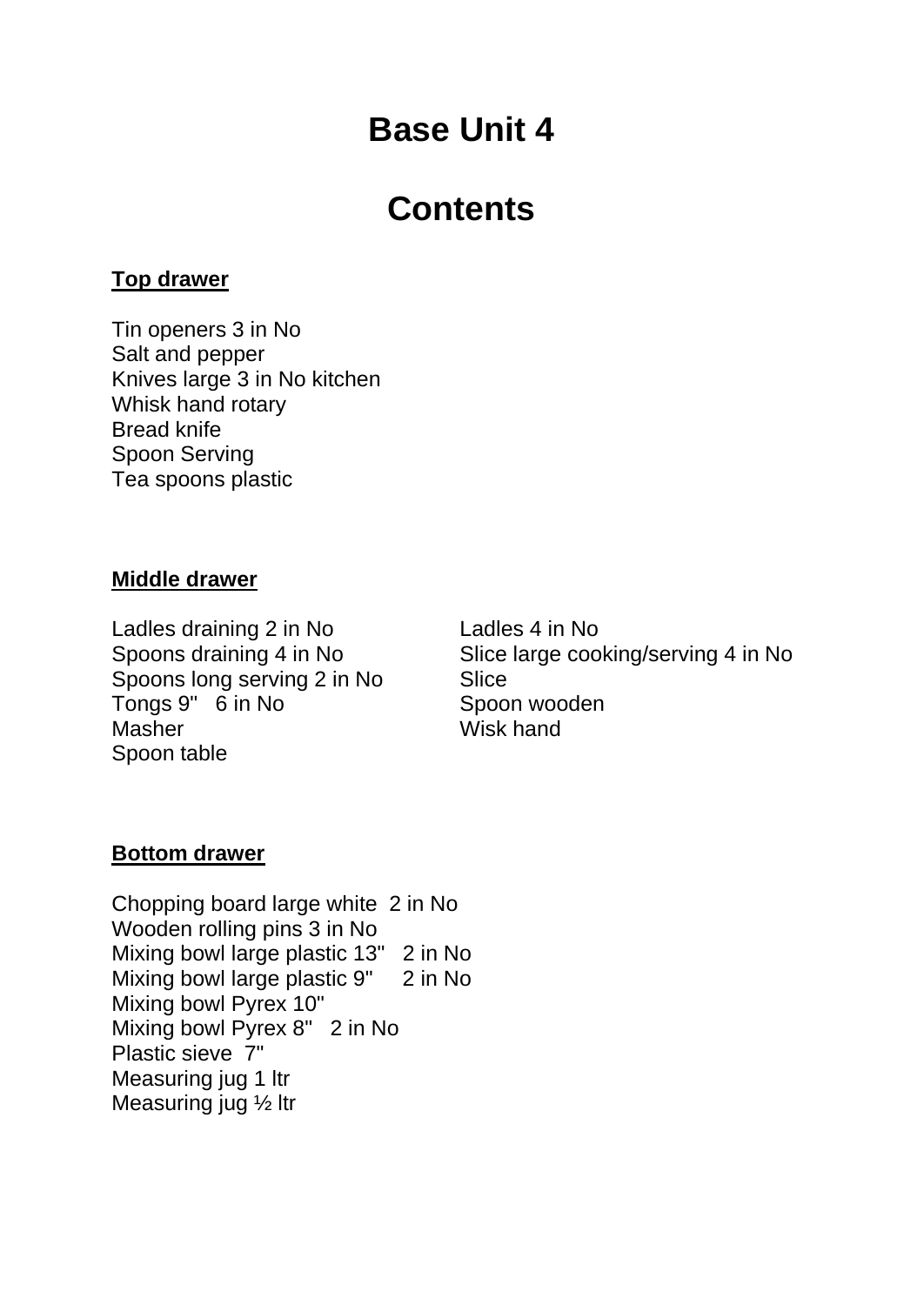### **Contents**

#### **Top shelf**

Toaster 4 slice Trays 2 in No large melamine brown Trays 4 in No metal Trays plastic 4 in No black Trays plastic 3 in No red, blue, green Trays plastic 6 in No small assorted colours Trays plastic 2 in No round brown

#### **Bottom shelf**

Iron steam Food processor Scales electronic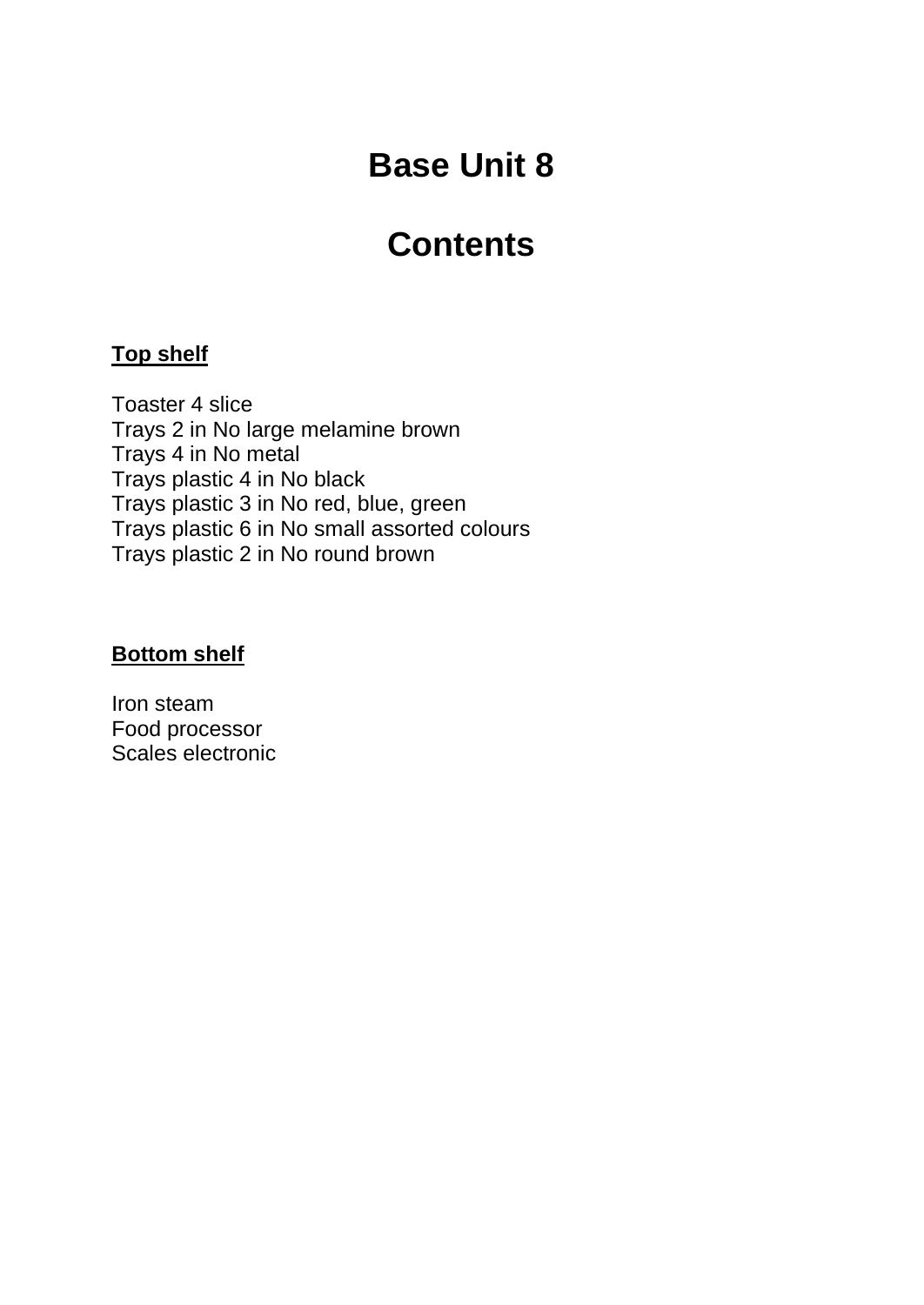# **Contents**

#### **Top shelf**

Wash bowls plastic 8 in No grey

#### **Bottom shelf**

Draining trays 4 in No medium blue Draining trays 2 in No large blue

# **Work tops**

# **Contents**

Microwave Knife block Water boiler Kettles 2 in No, one metal, one plastic Chopping boards in rack full range of colours Cutlery tray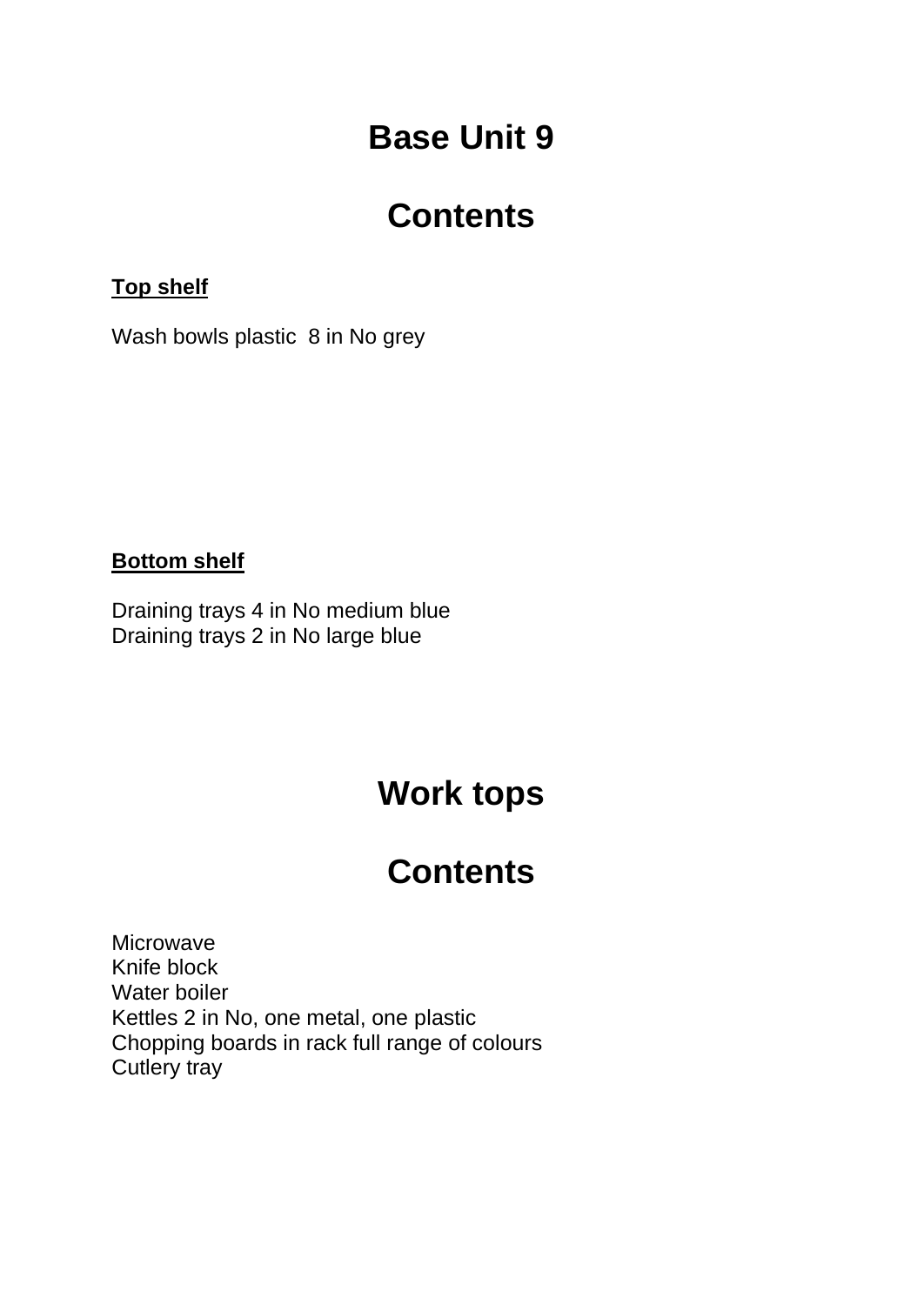**Contents**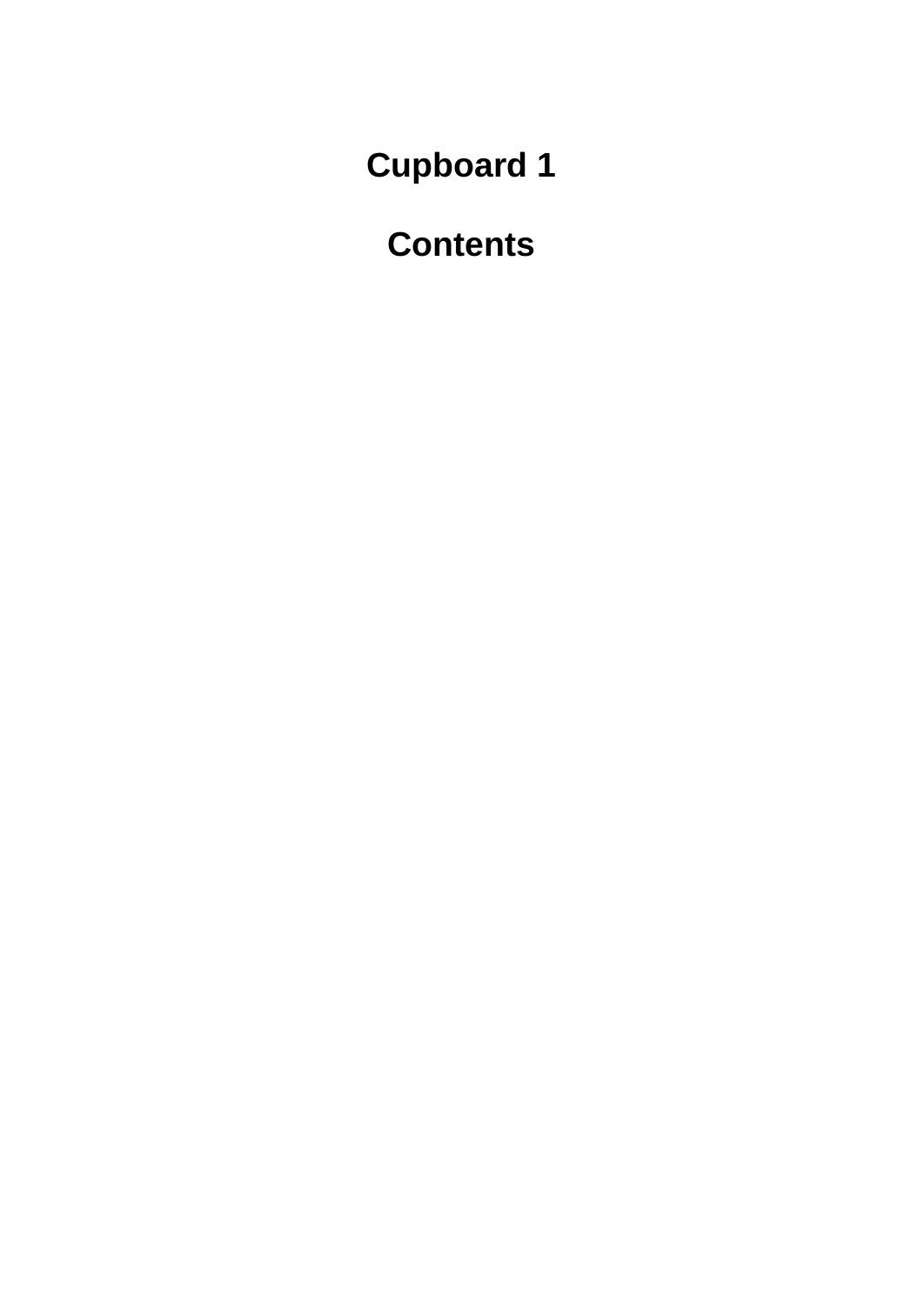# **Contents**

Plates large plastic 18 in No assorted

Drinking straws 1 box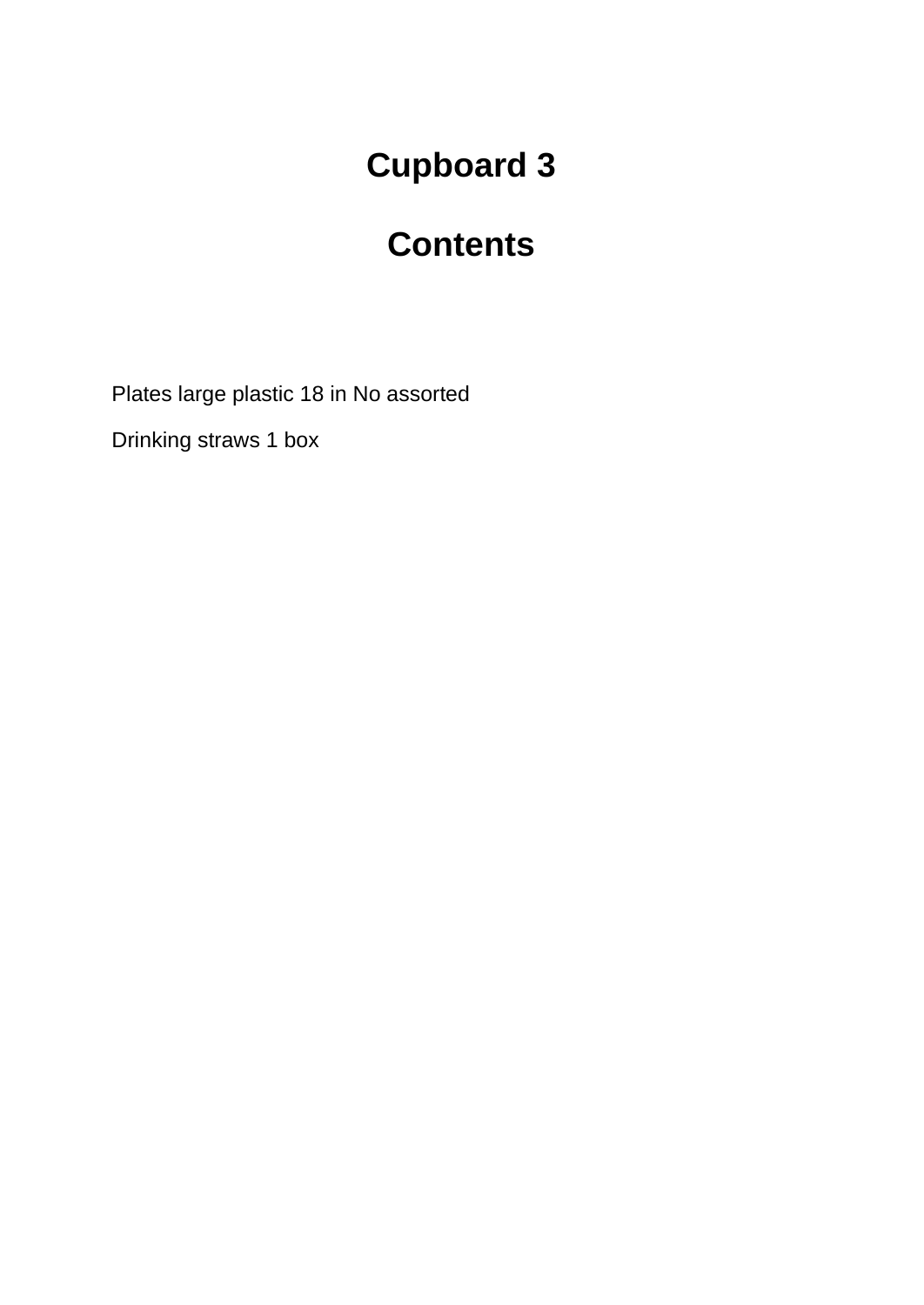## **Contents**

Various plastic cups

Plates large melamine 40 in No. Plates small melamine 40 in Number Bowls plastic 20 in No orange Bowls odd 9 in No